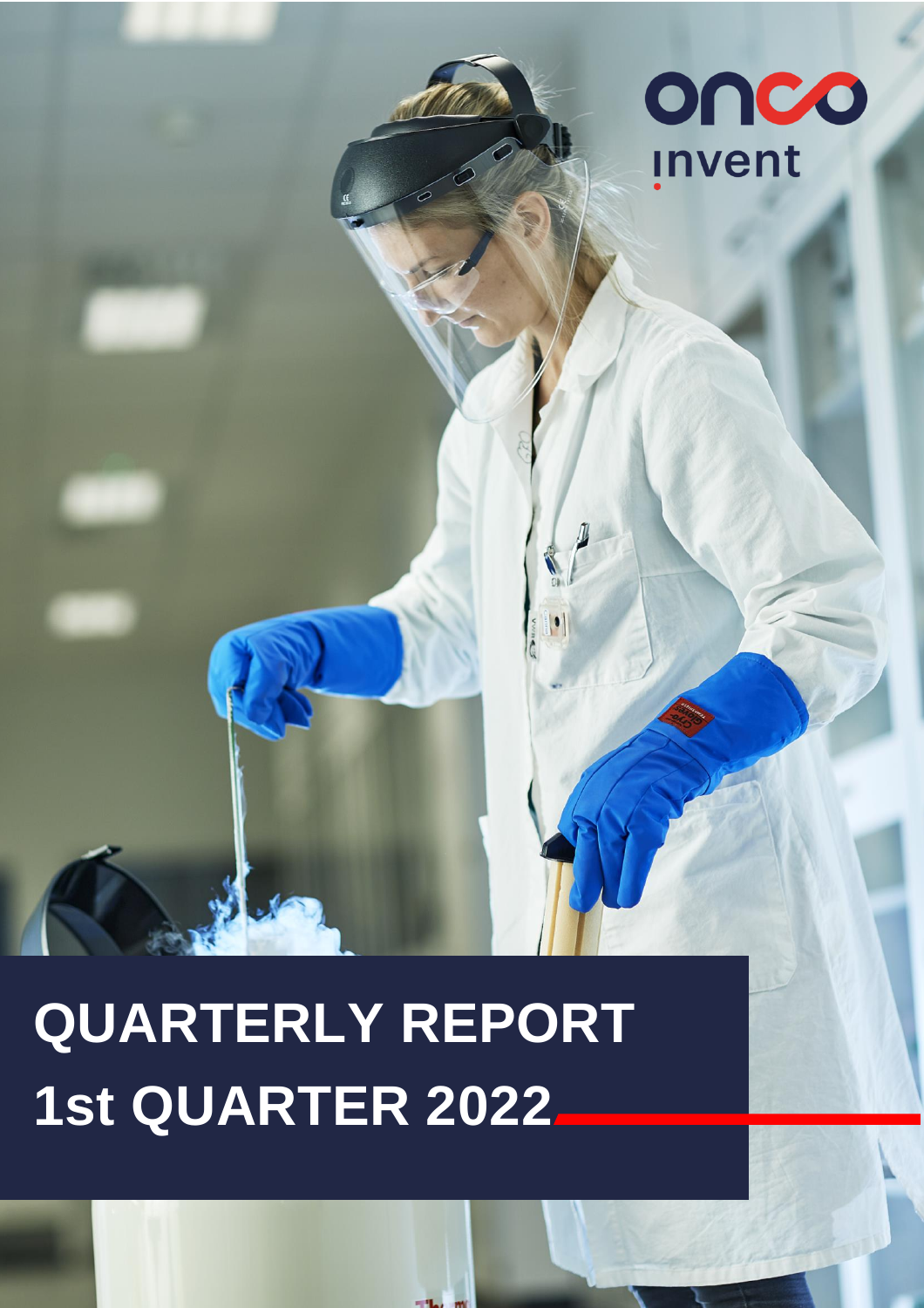

# **Highlights**

- **Received approval for RAD-18-001 study from the ethical committee in Spain**
- **Filed an application for emission permit with Norwegian Radiation and Nuclear Safety Authority (DSA)**

## **Operational review**

As announced to our shareholders in February Oncoinvent halted production of Radspherin<sup>®</sup> during the first quarter of 2022 to implement new technical improvements to the Radspherin® production facility ventilation system. The production suspension was decided upon after the company experienced periods of limited, but measurable thoron emissions of varying, non-hazardous levels, despite having implemented air purification measures to remove emissions.

The company has worked closely together with the Norwegian Radiation and Nuclear Safety Authority (DSA) to resolve the issues and has filed an application for a thoron emissions permit with the DSA during the first quarter of 2022. As part of the ongoing process for an emissions permit a public hearing has been held and was finalized at the end of April. Upon request to DSA, the company received a temporarily permit for performing maintenance work on thorium generators, enabling the company to make all necessary preparations towards regular operations. Although it is difficult to predict the outcome and the timeline for the emissions permit Oncoinvent has during this period gathered significant expertise on the subject that has been thoroughly documented and included in the application to the DSA. The company hopes to receive feedback during May/June from the Norwegian Radiation and Nuclear Safety Authority regarding the emissions permit.

During the first quarter of 2022 the company has prepared for the initiation of the two phase 2a clinical studies. For the RAD-18-002 study treating colorectal patients suffering from peritoneal carcinomatosis with Radspherin® the company is planning on continuing with the current trial centers in Norway and Sweden. For the RAD-18-001 study treating ovarian cancer patients suffering from peritoneal carcinomatosis with Radspherin® (RAD-18-001) the company is working on opening two more trial centers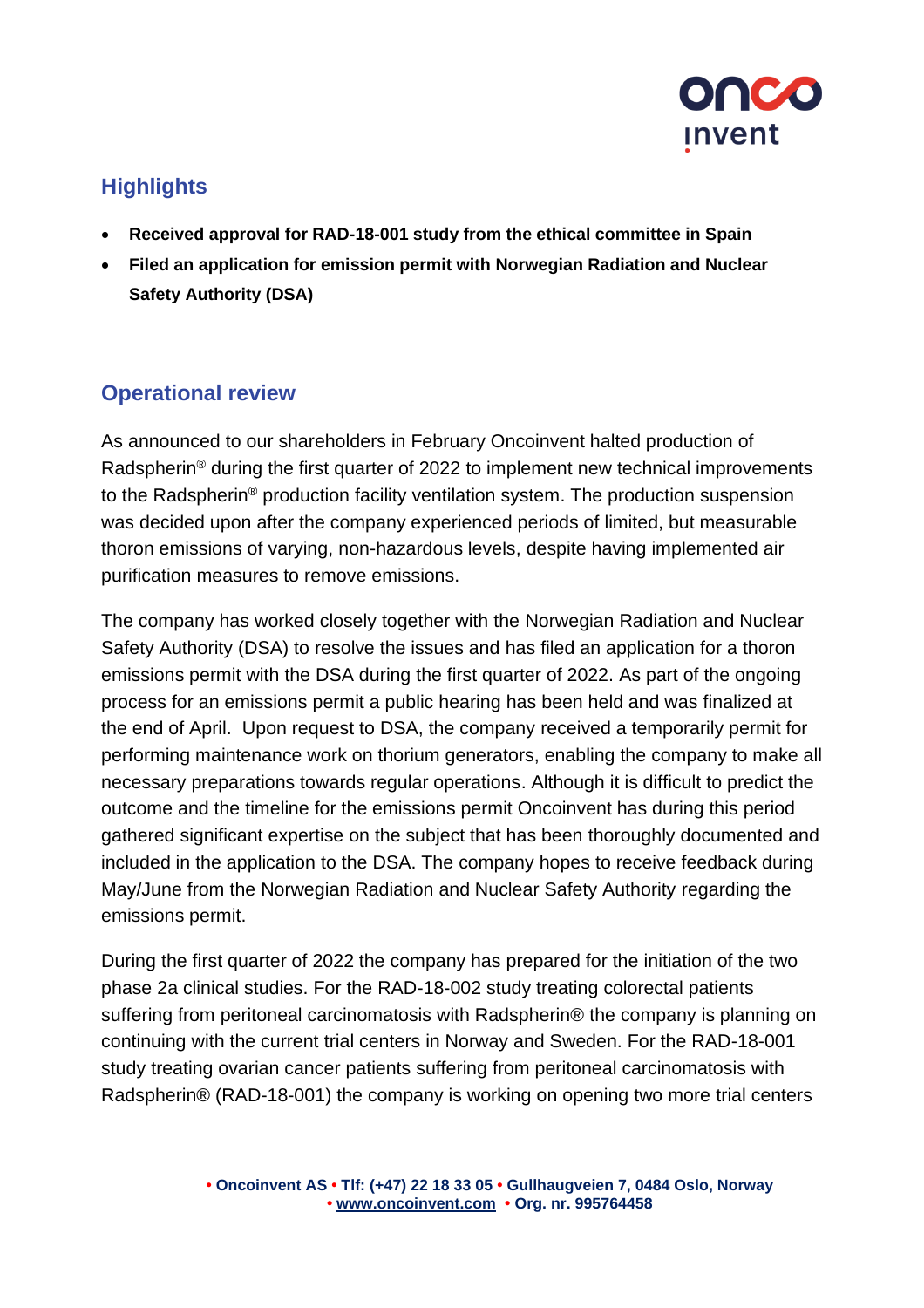

in Spain to increase the inclusion of patients. The company has received approval from the ethical committee in Spain and are awaiting approval from the Spanish Agency for Medicines and Health Products (Aemps).

## **Financial review**

Oncoinvent had an EBITDA of minus NOK 23,1 mill. in the 1st quarter of 2022, compared to minus NOK 16.8 mill. in 1st quarter of 2021. The company is continuing to invest in the organization and to strengthen the core competency of the company. During the quarter the company has also made a significant effort and spent resources for improving the technical solution handling the emissions of thoron gas.

#### **P&L (NOK thousand)**

| <b>KEY FIGURES</b>                          | <b>1st QUARTER</b> |            | <b>YTD</b> |            | <b>FULL YEAR</b> |
|---------------------------------------------|--------------------|------------|------------|------------|------------------|
| (AMOUNTS IN NOK thousand)                   | 2022               | 2021       | 2022       | 2021       | 2021             |
|                                             |                    |            |            |            |                  |
| <b>TOTAL REVENUES AND OTHER INCOME</b>      |                    | 322        |            | 322        | 11083            |
| Payroll and related expenses                | $-11839$           | $-8195$    | $-11839$   | $-8195$    | $-38310$         |
| Other operating expenses                    | $-11217$           | $-8885$    | $-11217$   | $-8885$    | $-48812$         |
| <b>TOTAL OPERATING EXPENSES</b>             | $-23056$           | $-17080$   | $-23056$   | $-17080$   | $-87123$         |
| <b>EBITDA</b>                               | $-23056$           | $-16758$   | $-23056$   | $-16758$   | $-76040$         |
| Depreciation and amortization               | $-1100$            | $-1155$    | $-1100$    | $-1155$    | $-4786$          |
| <b>EBIT</b>                                 | $-24156$           | $-17913$   | $-24156$   | $-17913$   | $-80842$         |
| Finance cost and other income               | 141                | 24         | 141        | 24         | 553              |
| <b>NET PROFIT(LOSS) FOR THE PERIOD</b>      | $-24015$           | $-17889$   | $-24015$   | $-17889$   | $-80289$         |
|                                             |                    |            |            |            |                  |
|                                             |                    |            |            |            |                  |
| Earnings per share (NOK)                    | $-1,24$            | $-1,36$    | $-1,24$    | $-1,25$    | $-4,14$          |
| Net Proceeds from equity issue              |                    |            |            |            | 253 158          |
| Cash and cash equivalents, end of period    | 273 353            | 98 3 66    | 273 353    | 98 3 66    | 292 031          |
|                                             |                    |            |            |            |                  |
|                                             |                    |            |            |            |                  |
| Total number of shares, beginning of period | 19 387 895         | 13 190 411 | 19 387 895 | 14 314 639 | 14 314 639       |
| Total number of shares, end of period       | 19 387 895         | 13 190 411 | 19 387 895 | 14 314 639 | 19 387 895       |

**• Oncoinvent AS • Tlf: (+47) 22 18 33 05 • Gullhaugveien 7, 0484 Oslo, Norway • [www.oncoinvent.com](http://www.oncoinvent.com/) • Org. nr. 995764458**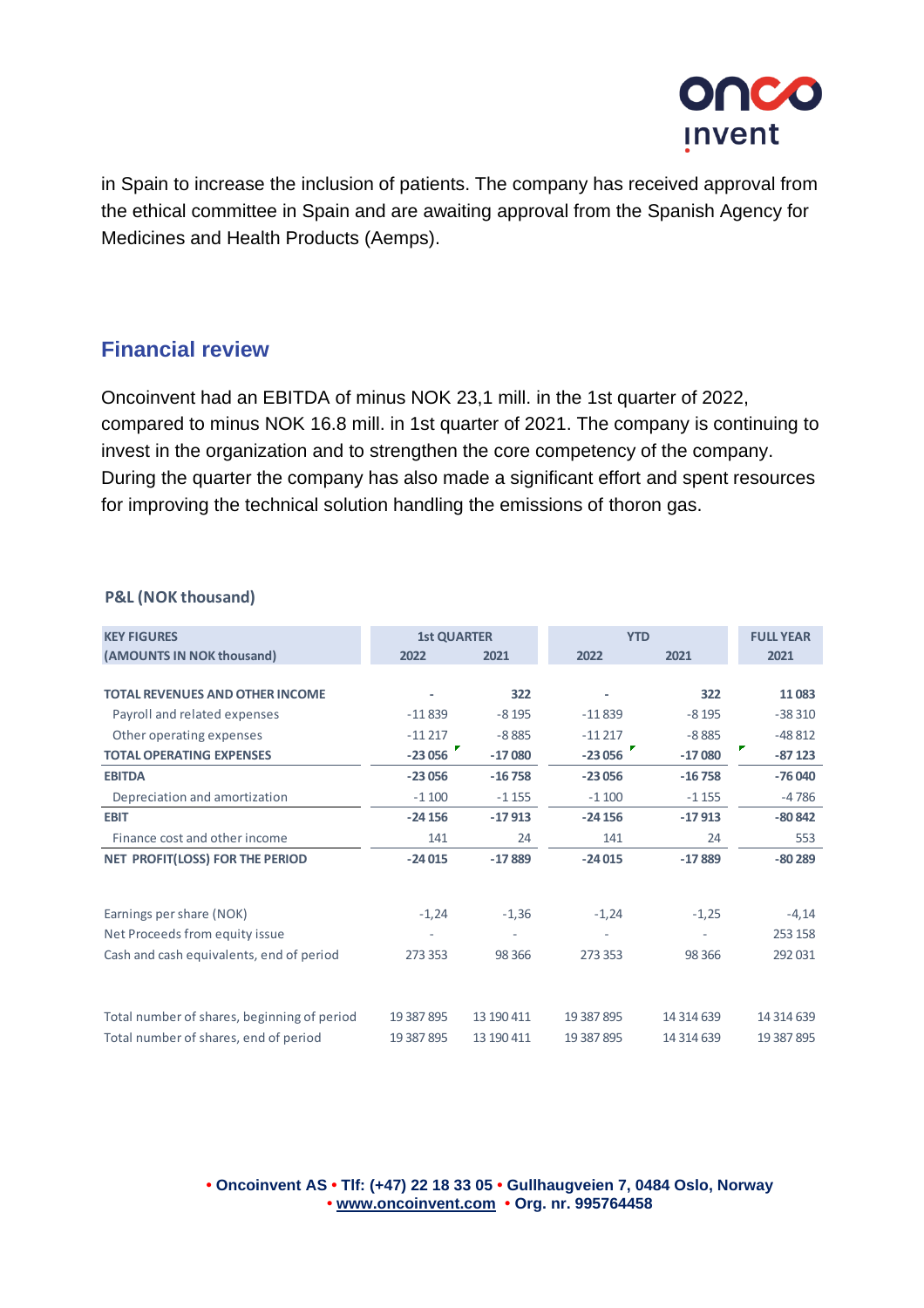

The company had NOK 273.4 million in cash and cash equivalents at the end of the quarter.

Oslo, 5. May 2022

The Board of Directors Oncoinvent AS

### **IR Contacts:**

CEO, Jan A. Alfheim, [alfheim@oncoinvent.com,](mailto:alfheim@oncoinvent.com) mobile +47 464 40 045 CFO, Tore Kvam, [kvam@oncoinvent.com,](mailto:kvam@oncoinvent.com) mobile +47 959 34 199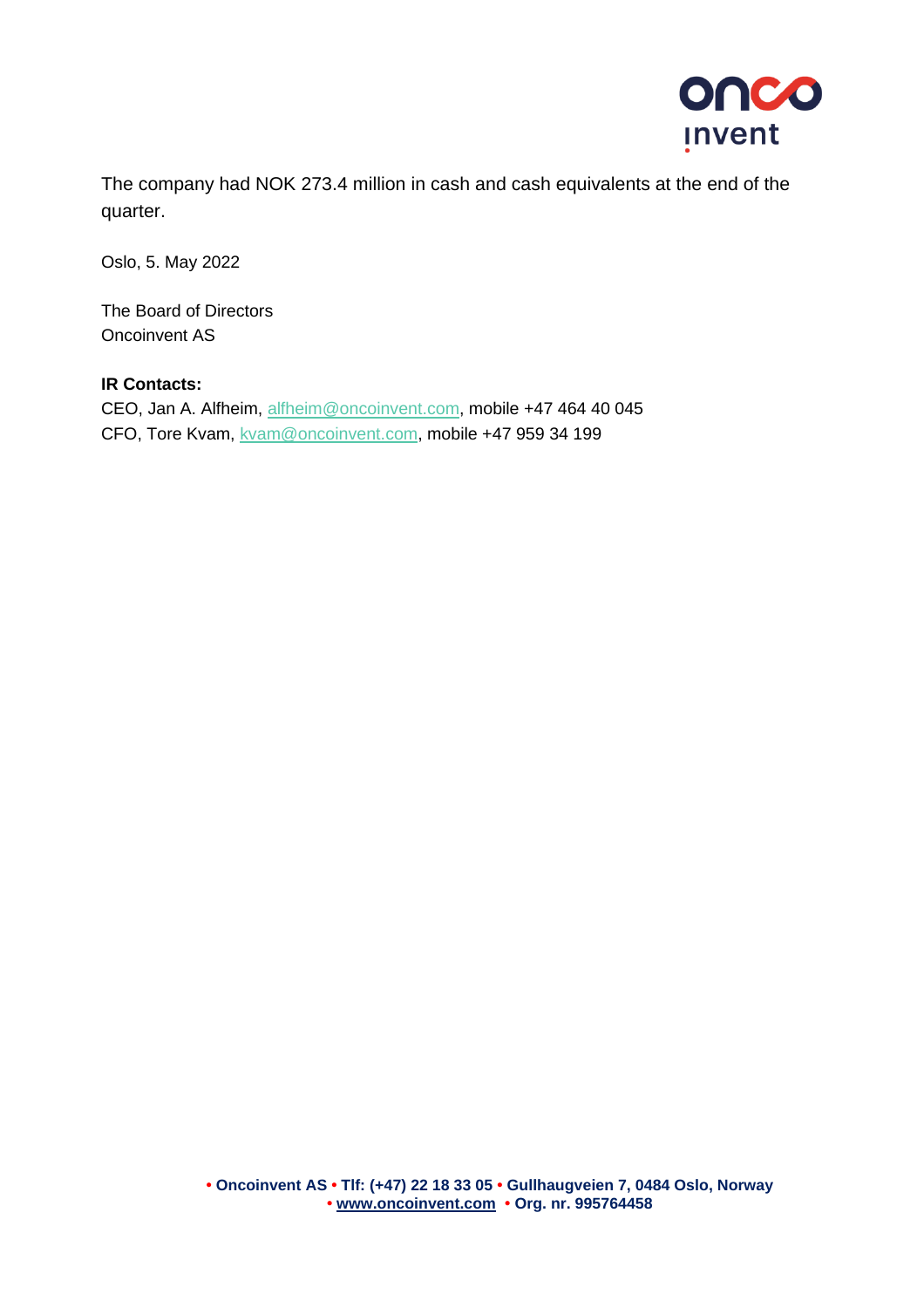

# **Glossary**

| Cytoreductive<br>surgery            | Cytoreductive surgery is an approach to cancer treatment that aims to<br>reduce the number of cancer cells via resection of primary tumours or<br>metastatic deposits.                                                                                                                                                                                                                                                                                  |
|-------------------------------------|---------------------------------------------------------------------------------------------------------------------------------------------------------------------------------------------------------------------------------------------------------------------------------------------------------------------------------------------------------------------------------------------------------------------------------------------------------|
| <b>Dosimetry</b>                    | Is the calculation and assessment of the ionizing radiation dose<br>absorbed by an object, usually the human body. This applies both<br>internally, due to ingested or inhaled radioactive substances, or<br>externally due to irradiation by sources of radiation.                                                                                                                                                                                     |
| <b>GMP</b>                          | Good manufacturing practices (GMP) are the practices and quality<br>system procedures required by regulatory agencies to ensure that the<br>pharmaceutical products manufactured are of the quality required for<br>their intended use.                                                                                                                                                                                                                 |
| <b>HIPEC</b>                        | Hyperthermic Intraperitoneal Chemotherapy                                                                                                                                                                                                                                                                                                                                                                                                               |
| Intraperitoneal<br>injection        | Intraperitoneal injection or IP injection is the injection of a substance<br>into the peritoneal cavity. The method is widely used to administer<br>chemotherapy drugs to treat some cancers, particularly ovarian cancer.                                                                                                                                                                                                                              |
| <b>Metastases</b>                   | Metastasis is the medical term for cancer that spreads to a different<br>part of the body from where it started.                                                                                                                                                                                                                                                                                                                                        |
| <b>Microparticles</b>               | Microparticles are particles between 0.1 and 100 micrometers in size.<br>Commercially available microparticles are manufactured in a wide<br>variety of materials, including ceramics, glass, polymers, and metals.<br>Microparticles have been found to have widespread applications in<br>medicine, biochemistry, colloid chemistry, and aerosol research.                                                                                            |
| <b>Peritoneal</b><br>carcinomatosis | Peritoneal carcinomatosis is a type of cancer that occurs in the<br>peritoneum, the thin layer of tissue that covers the peritoneal cavity.<br>The disease develops when cancers of the appendix, colon, ovaries or<br>other organs spread to the peritoneum and cause tumors to grow.                                                                                                                                                                  |
| <b>Peritoneal cavity</b>            | The space within the abdomen that surrounds the intestines, the<br>stomach, and the liver. It is covered by thin membranes (peritoneum).                                                                                                                                                                                                                                                                                                                |
| Radspherin®                         | Oncoinvent's lead product candidate currently being developed to treat<br>peritoneal carcinomatosis                                                                                                                                                                                                                                                                                                                                                     |
| Radioisotope                        | A radioisotope (radioactive nuclide, radionuclide, or radioactive isotope)<br>is an atom that has excess nuclear energy, making it unstable. This<br>excess energy can be emitted from the nucleus as gamma radiation or<br>create and emit from the nucleus a new particle (alpha particle or beta<br>particle), or transfer this excess energy to one of its electrons, causing<br>that electron to be ejected as a conversion electron. During those |